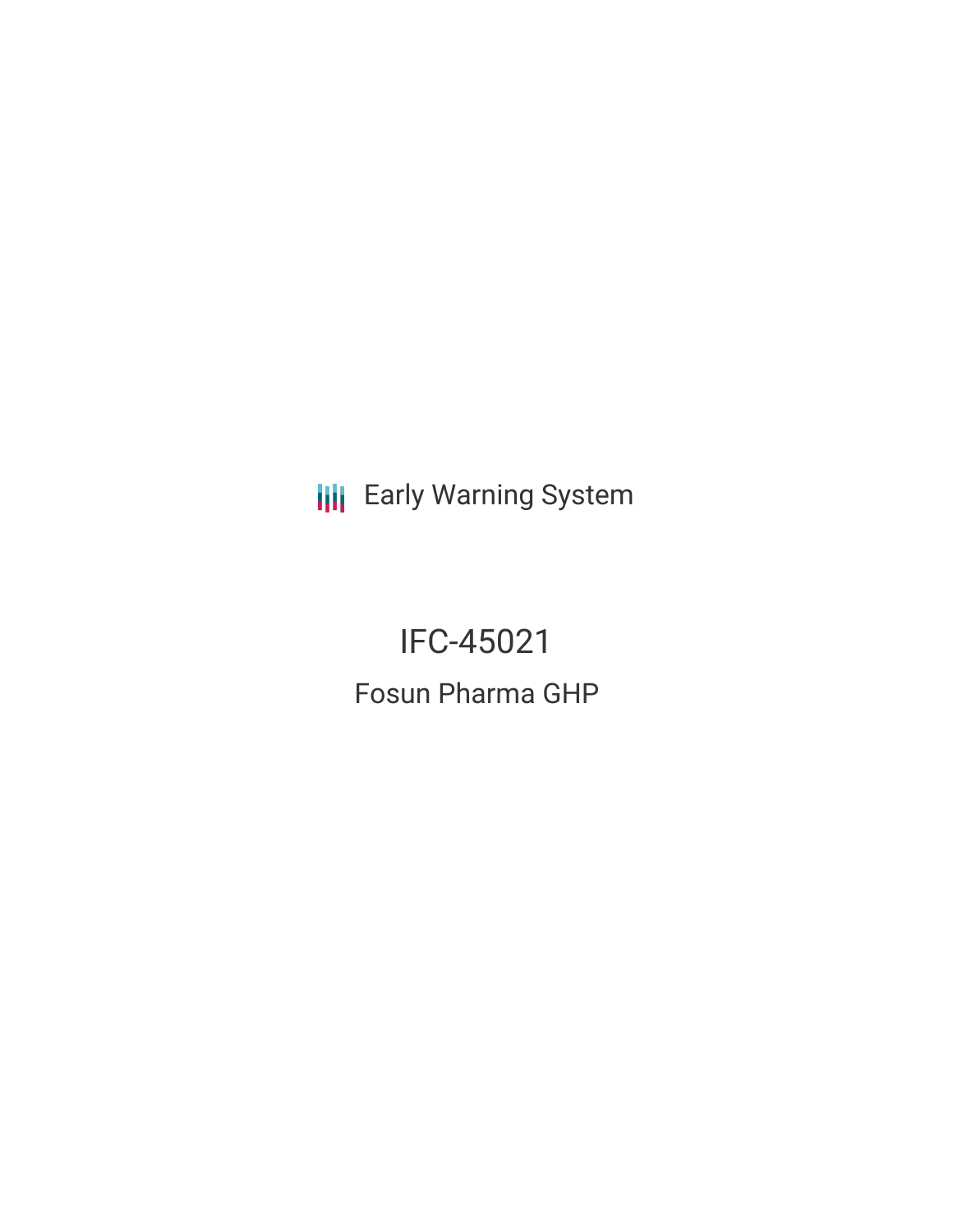## **Quick Facts**

| <b>Countries</b>               | China                                           |
|--------------------------------|-------------------------------------------------|
| <b>Financial Institutions</b>  | International Finance Corporation (IFC)         |
| <b>Status</b>                  | Proposed                                        |
| <b>Bank Risk Rating</b>        | B                                               |
| <b>Borrower</b>                | SHANGHAI FOSUN PHARMACEUTICAL (GROUP) CO., LTD. |
| <b>Sectors</b>                 | Industry and Trade                              |
| <b>Investment Type(s)</b>      | Loan                                            |
| <b>Investment Amount (USD)</b> | \$200.00 million                                |
| <b>Loan Amount (USD)</b>       | \$200.00 million                                |
| <b>Project Cost (USD)</b>      | \$420,00 million                                |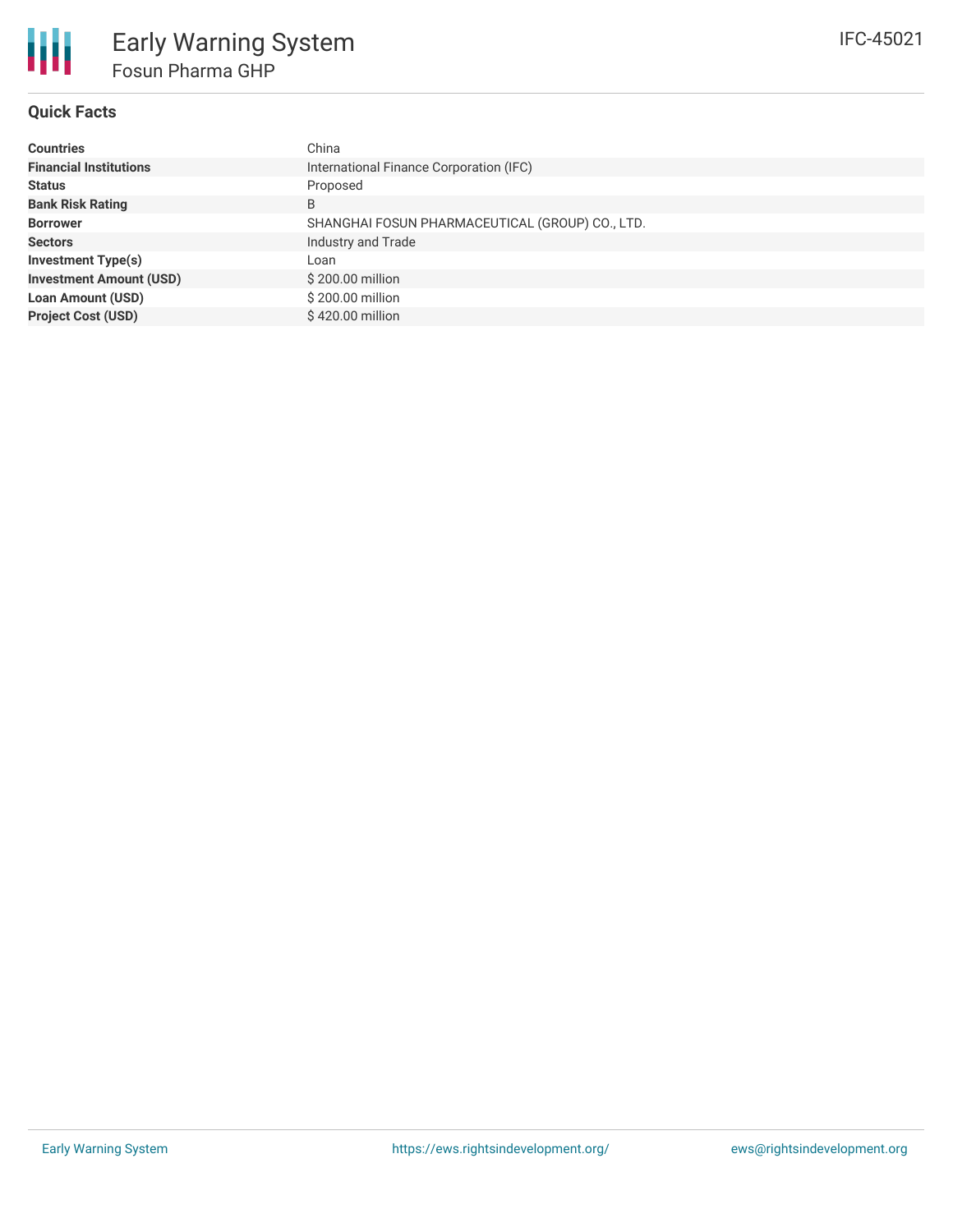

# **Project Description**

According to the bank document, "The proposed IFC investment will primarily support Fosun Pharma's manufacturing and distribution of COVID-19 related medical products, including the COVID-19 vaccine co-developed by Pfizer / BioNTech and COVID-19 testing kits and in China (the "Project").

Fosun Pharma is headquartered in Shanghai, China. The Project involves capital expenditures associated with the expansion of cold-chain warehousing and distribution networks across China. "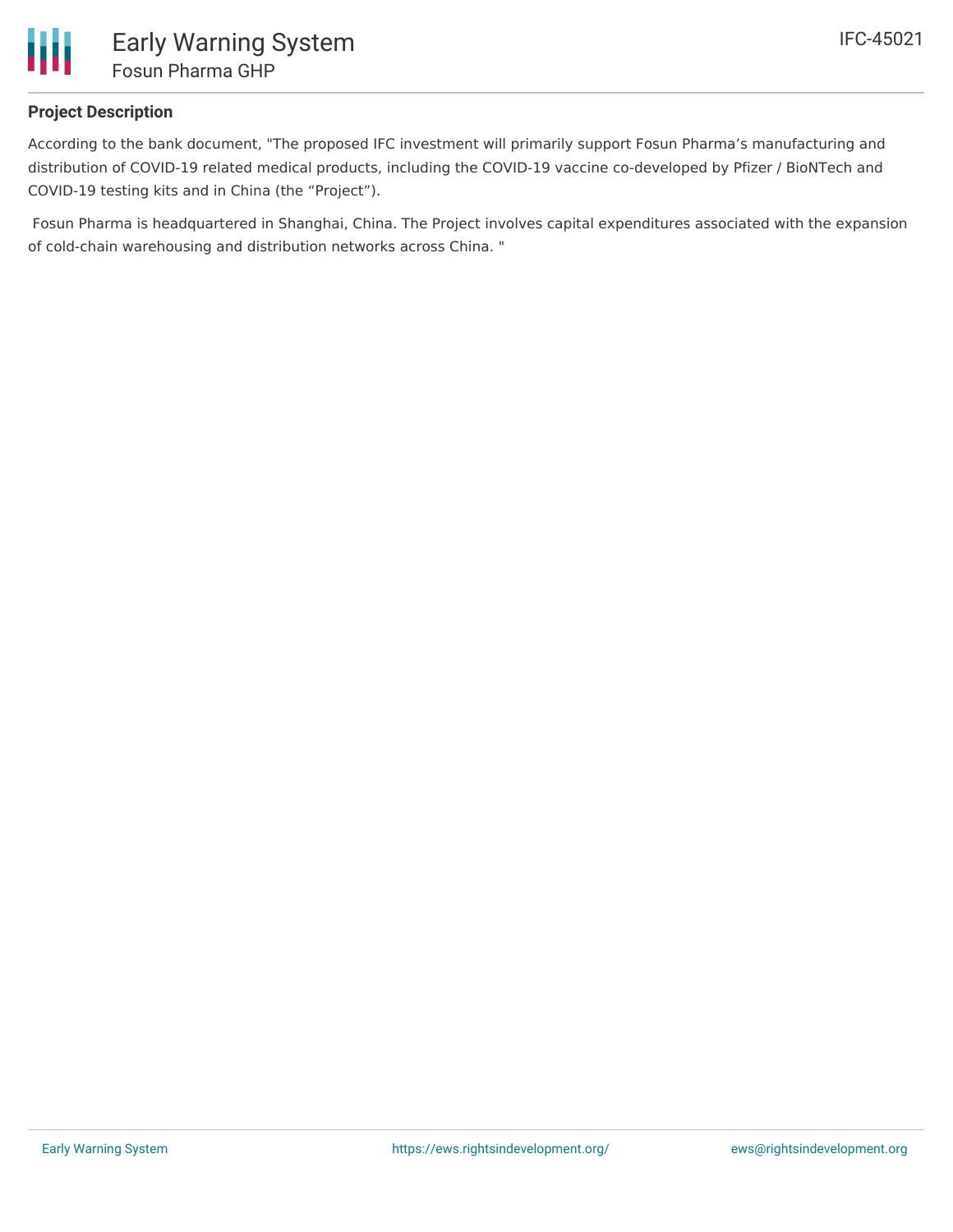#### **Investment Description**

• International Finance Corporation (IFC)

"The Project cost is estimated to be up to US\$420 million. IFC's proposed investment is a straight senior loan of up to US\$200 million with a tenor of up to seven years".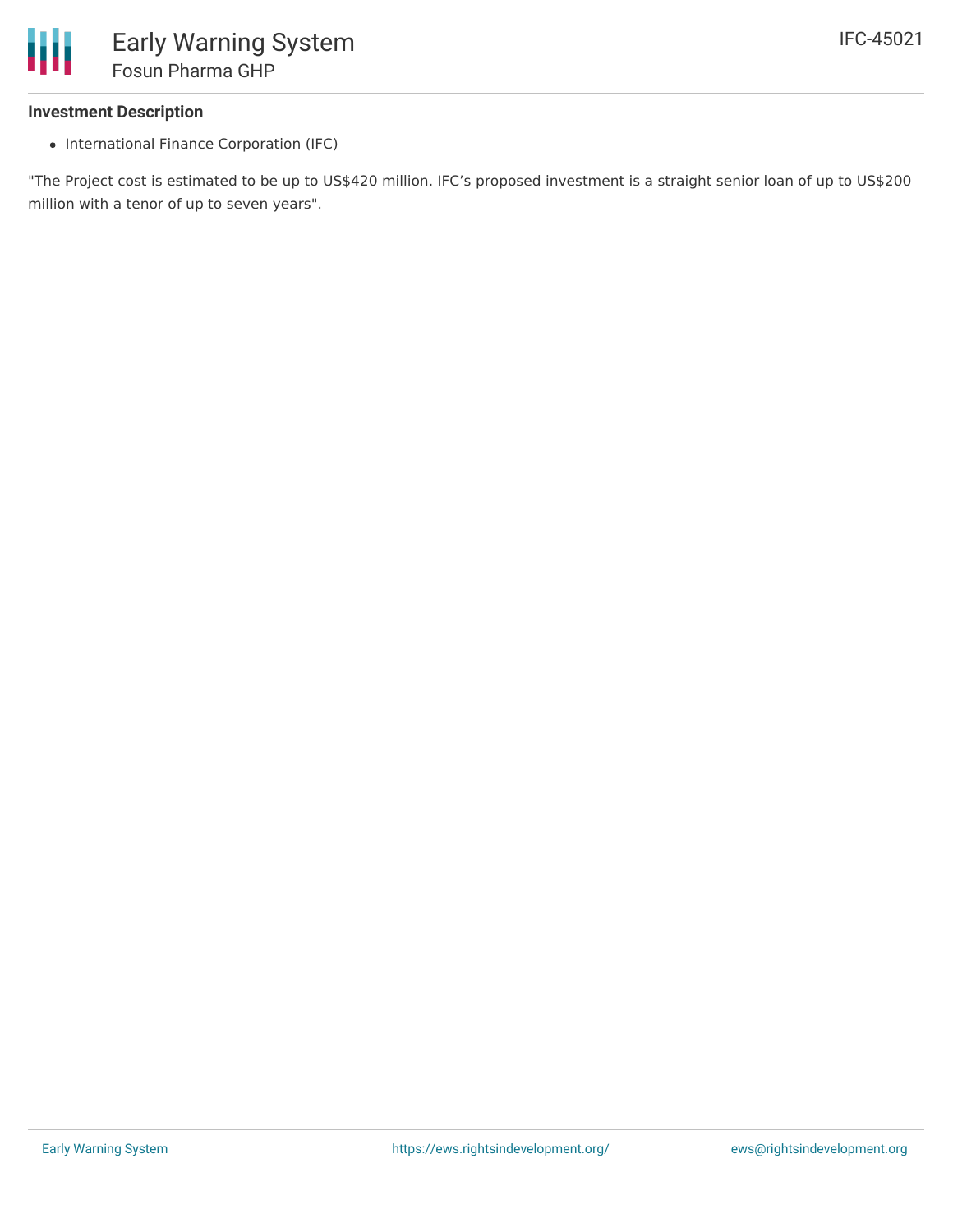

# **Private Actors Description**

Shanghai Fosun Pharmaceutical (Group) Co. Ltd., ("Fosun Pharma", or the "Company") is a manufacturer of pharmaceutical products and medical devices in China. Fosun Pharma has been listed on the Shanghai Stock Exchange since 1998 and Hong Kong Stock Exchange since 2012. The Sponsor is Fosun International Limited ("Fosun International"), which owns 36.6% of the Company while 63.4% is held by public shareholders.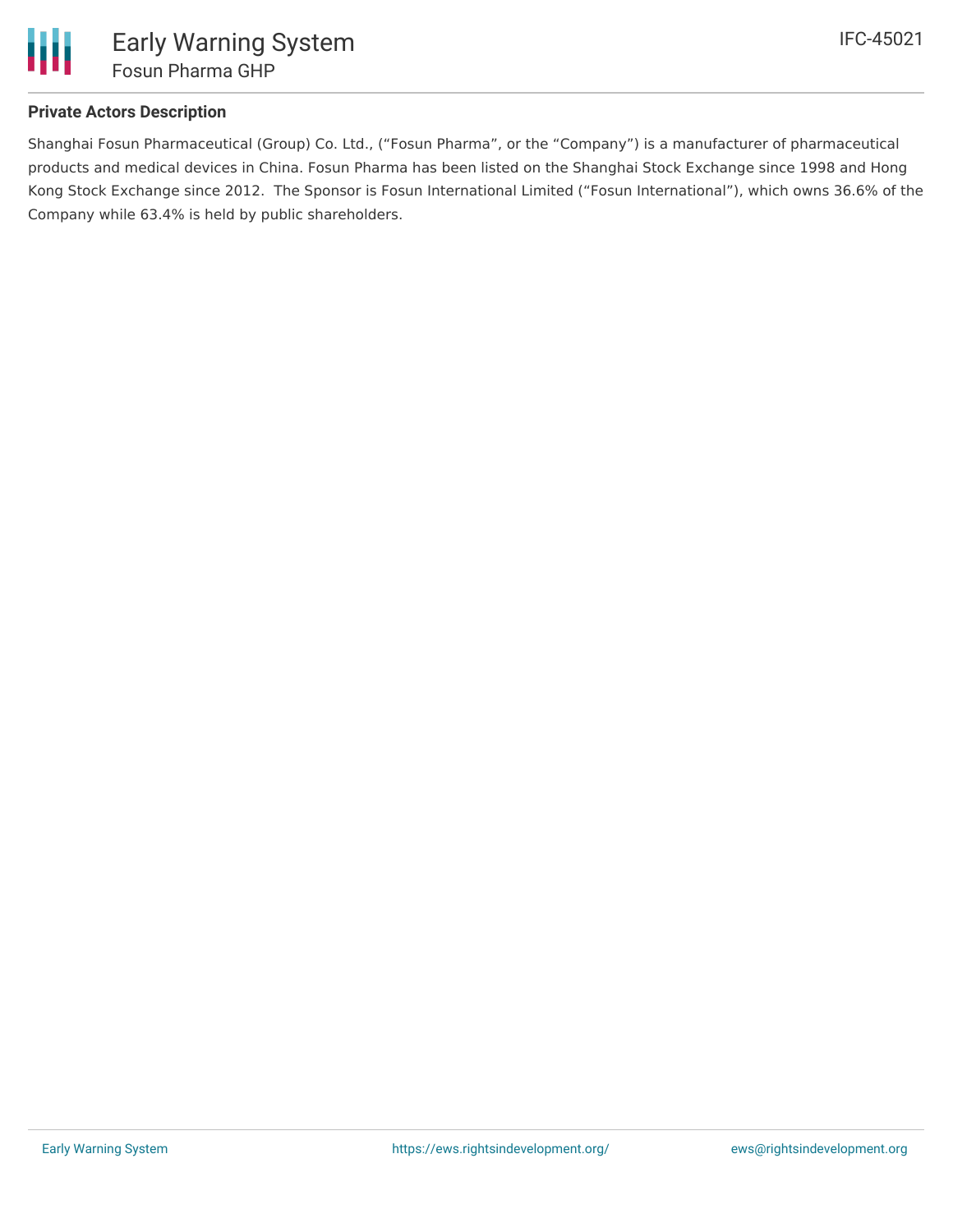

# Early Warning System Fosun Pharma GHP

| <b>Private Actor 1</b>   | <b>Private Actor</b><br>1 Role | <b>Private Actor</b><br>Sector | <b>Relation</b>          | <b>Private Actor 2</b>                         | <b>Private Actor</b><br>2 Role | <b>Private Actor</b><br>2 Sector |
|--------------------------|--------------------------------|--------------------------------|--------------------------|------------------------------------------------|--------------------------------|----------------------------------|
| $\overline{\phantom{a}}$ | $\overline{\phantom{0}}$       | $\overline{\phantom{0}}$       | $\sim$                   | <b>Fosun International Limited</b>             | Parent Company                 | $\overline{\phantom{a}}$         |
|                          |                                | $\overline{\phantom{a}}$       | $\overline{\phantom{a}}$ | Shanghai Fosun Pharmaceutical (Group) Co. Ltd. | Undisclosed                    | $\overline{\phantom{a}}$         |